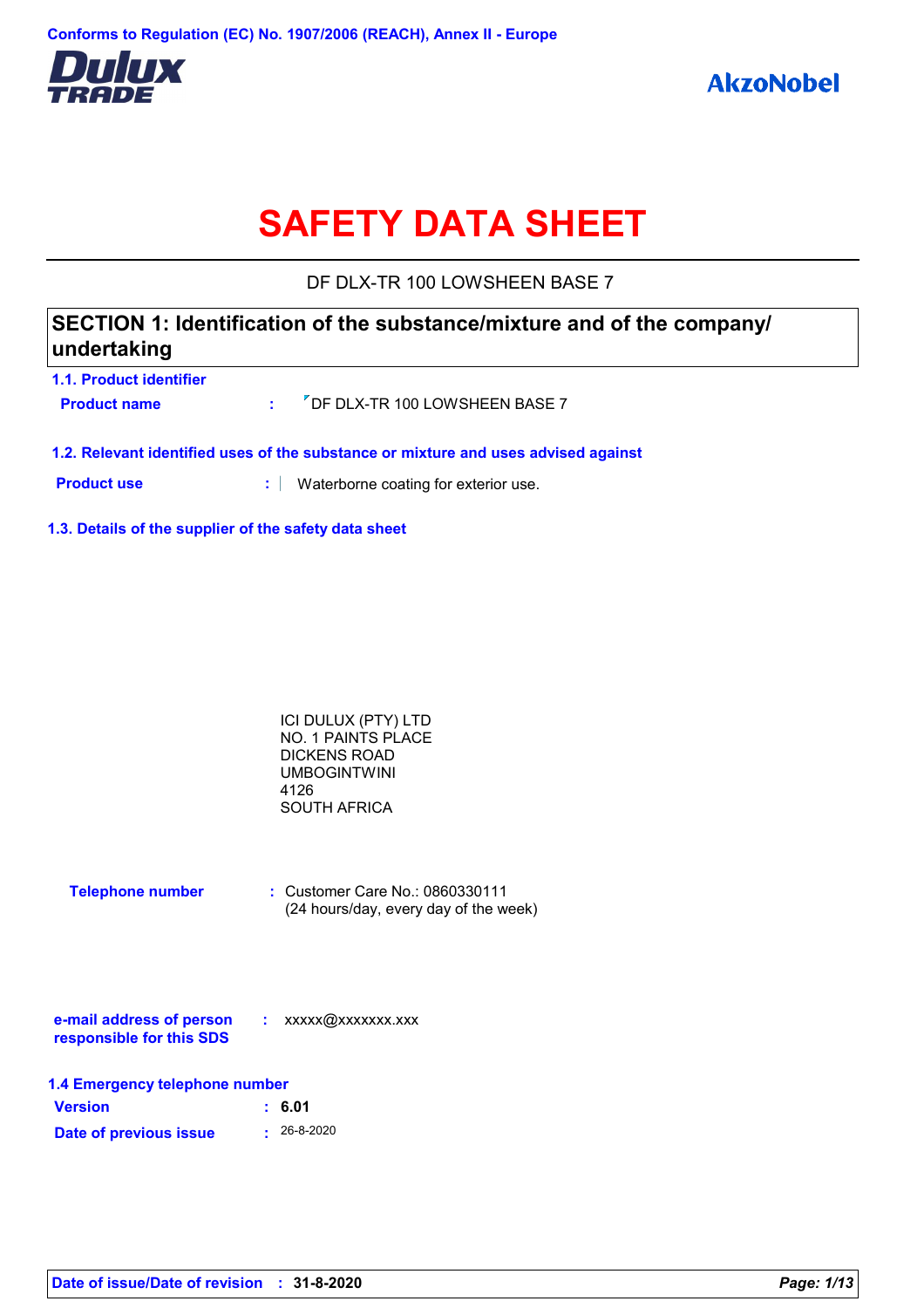## **SECTION 2: Hazards identification**

| 2.1 Classification of the substance or mixture |                                                                                                                       |
|------------------------------------------------|-----------------------------------------------------------------------------------------------------------------------|
| <b>Product definition</b>                      | : Mixture                                                                                                             |
| Skin Sens. 1, H317<br>Aquatic Chronic 3, H412  | <b>Classification according to Regulation (EC) No. 1272/2008 [CLP/GHS]</b>                                            |
|                                                | The product is classified as hazardous according to Regulation (EC) 1272/2008 as amended.                             |
| <b>Ingredients of unknown</b><br>toxicity      | $: 0\%$                                                                                                               |
| <b>Ingredients of unknown</b><br>ecotoxicity   | $: 0\%$                                                                                                               |
|                                                | See Section 16 for the full text of the H statements declared above.                                                  |
|                                                | See Section 11 for more detailed information on health effects and symptoms.                                          |
| 2.2 Label elements                             |                                                                                                                       |
|                                                |                                                                                                                       |
| <b>Hazard pictograms</b>                       |                                                                                                                       |
| <b>Signal word</b>                             | : Warning                                                                                                             |
| <b>Hazard statements</b>                       | : H317 - May cause an allergic skin reaction.<br>H412 - Harmful to aquatic life with long lasting effects.            |
| <b>Precautionary statements</b>                |                                                                                                                       |
| <b>General</b>                                 | P102 - Keep out of reach of children.<br>P101 - If medical advice is needed, have product container or label at hand. |

- P262 Do not get in eyes, on skin, or on clothing.
- **Response :** P312 - Call a POISON CENTER or doctor/physician if you feel unwell.
	- : Not applicable.
		- P501 Dispose of contents and container in accordance with all local, regional, national or international regulations.

**Hazardous ingredients :** C(M)IT/MIT(3:1)

**Prevention :**

**Storage : Disposal :**

> methylisothiazolinone cable. Warning! Hazardous respirable droplets may be formed when sprayed. Do not breathe spray or mist.

| <b>Annex XVII - Restrictions</b> | : Not applie |
|----------------------------------|--------------|
| on the manufacture.              |              |
| placing on the market and        |              |
| use of certain dangerous         |              |
| substances, mixtures and         |              |

#### **Containers to be fitted with child-resistant :** Not applicable. **Special packaging requirements articles**

**fastenings Tactile warning of danger : Not applicable.** 

## **2.3 Other hazards**

**Other hazards which do : not result in classification** : None known.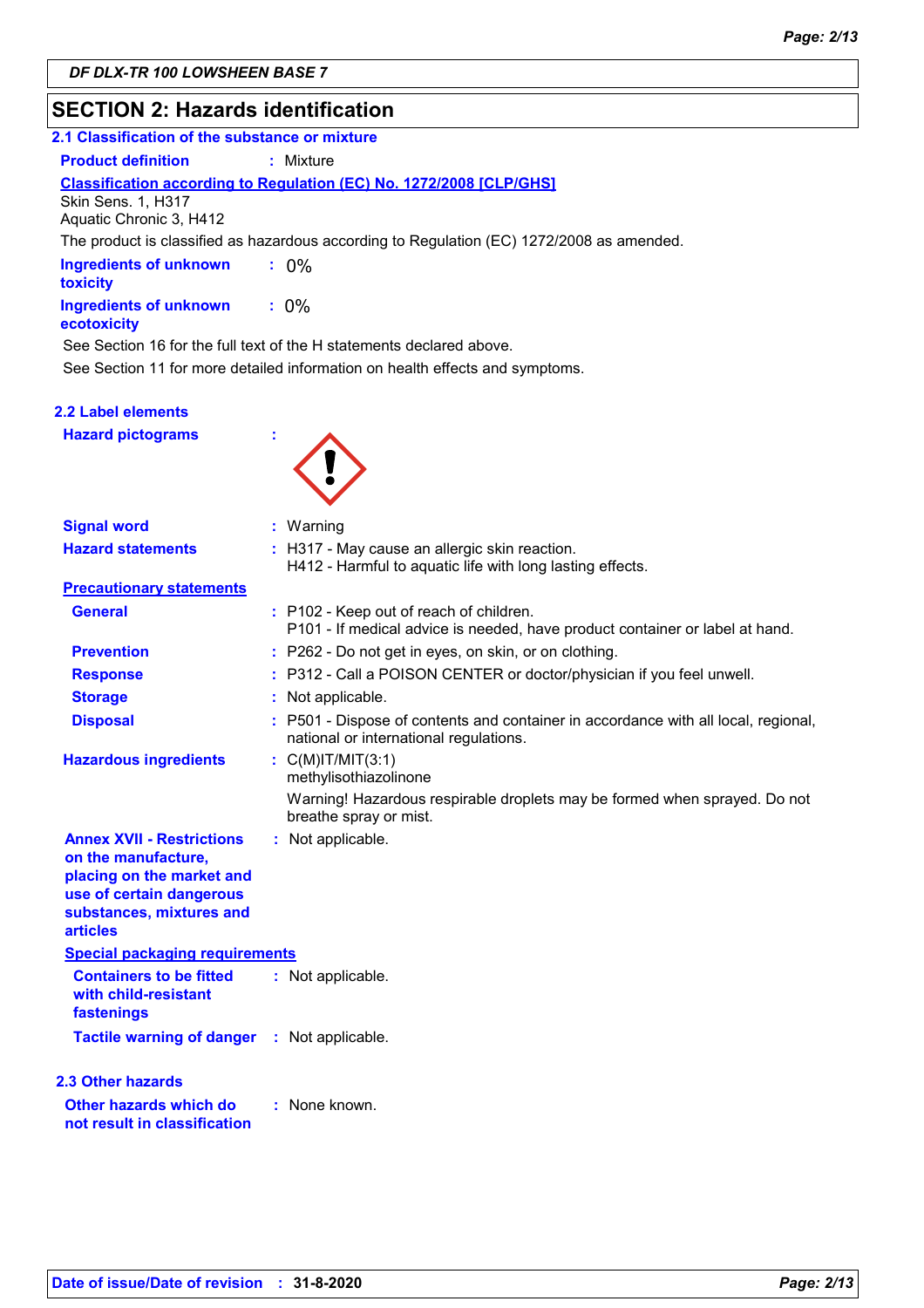## **SECTION 3: Composition/information on ingredients**

| <b>3.2 Mixtures</b>            | : Mixture                                                                    |               |                                                                                                                                                                                                                                                                                       |             |
|--------------------------------|------------------------------------------------------------------------------|---------------|---------------------------------------------------------------------------------------------------------------------------------------------------------------------------------------------------------------------------------------------------------------------------------------|-------------|
| <b>Product/ingredient name</b> | <b>Identifiers</b>                                                           | $\frac{9}{6}$ | <b>Regulation (EC) No.</b><br>1272/2008 [CLP]                                                                                                                                                                                                                                         | <b>Type</b> |
| $C(M)$ IT/MIT $(3:1)$          | IREACH #:<br>101-2120764691-48<br>ICAS: 55965-84-9<br>Index:<br>613-167-00-5 | <0.025        | Acute Tox. 3, H301<br>Acute Tox. 2, H310<br>Acute Tox. 2, H330<br>Skin Corr. 1C, H314<br>Eye Dam. 1, H318<br>Skin Sens. 1A, H317<br>Aquatic Acute 1, H400 (M=100)<br>Aquatic Chronic 1, H410 (M=100)<br>See Section 16 for<br>the full text of the H<br>statements declared<br>above. | $[1]$       |

There are no additional ingredients present which, within the current knowledge of the supplier and in the concentrations applicable, are classified as hazardous to health or the environment, are PBTs, vPvBs or Substances of equivalent concern, or have been assigned a workplace exposure limit and hence require reporting in this section. **Type** 

[1] Substance classified with a health or environmental hazard

[2] Substance with a workplace exposure limit

[3] Substance meets the criteria for PBT according to Regulation (EC) No. 1907/2006, Annex XIII

[4] Substance meets the criteria for vPvB according to Regulation (EC) No. 1907/2006, Annex XIII

[5] Substance of equivalent concern

[6] Additional disclosure due to company policy

Occupational exposure limits, if available, are listed in Section 8.

## **SECTION 4: First aid measures**

#### **4.1 Description of first aid measures**

| <b>General</b>                    | : In all cases of doubt, or when symptoms persist, seek medical attention. Never give<br>anything by mouth to an unconscious person. If unconscious, place in recovery<br>position and seek medical advice.                                                              |
|-----------------------------------|--------------------------------------------------------------------------------------------------------------------------------------------------------------------------------------------------------------------------------------------------------------------------|
| <b>Eye contact</b>                | : Remove contact lenses, irrigate copiously with clean, fresh water, holding the<br>eyelids apart for at least 10 minutes and seek immediate medical advice.                                                                                                             |
| <b>Inhalation</b>                 | : Remove to fresh air. Keep person warm and at rest. If not breathing, if breathing is<br>irregular or if respiratory arrest occurs, provide artificial respiration or oxygen by<br>trained personnel.                                                                   |
| <b>Skin contact</b>               | : Remove contaminated clothing and shoes. Wash skin thoroughly with soap and<br>water or use recognised skin cleanser. Do NOT use solvents or thinners.                                                                                                                  |
| <b>Ingestion</b>                  | : If swallowed, seek medical advice immediately and show the container or label.<br>Keep person warm and at rest. Do NOT induce vomiting.                                                                                                                                |
| <b>Protection of first-aiders</b> | : No action shall be taken involving any personal risk or without suitable training. It<br>may be dangerous to the person providing aid to give mouth-to-mouth resuscitation.<br>Wash contaminated clothing thoroughly with water before removing it, or wear<br>gloves. |

#### **4.2 Most important symptoms and effects, both acute and delayed**

There are no data available on the mixture itself. The mixture has been assessed following the conventional method of the CLP Regulation (EC) No 1272/2008 and is classified for toxicological properties accordingly. See Sections 2 and 3 for details.

Exposure to component solvent vapour concentrations in excess of the stated occupational exposure limit may result in adverse health effects such as mucous membrane and respiratory system irritation and adverse effects on the kidneys, liver and central nervous system. Symptoms and signs include headache, dizziness, fatigue, muscular weakness, drowsiness and, in extreme cases, loss of consciousness.

Solvents may cause some of the above effects by absorption through the skin. Repeated or prolonged contact with the mixture may cause removal of natural fat from the skin, resulting in non-allergic contact dermatitis and absorption through the skin.

If splashed in the eyes, the liquid may cause irritation and reversible damage.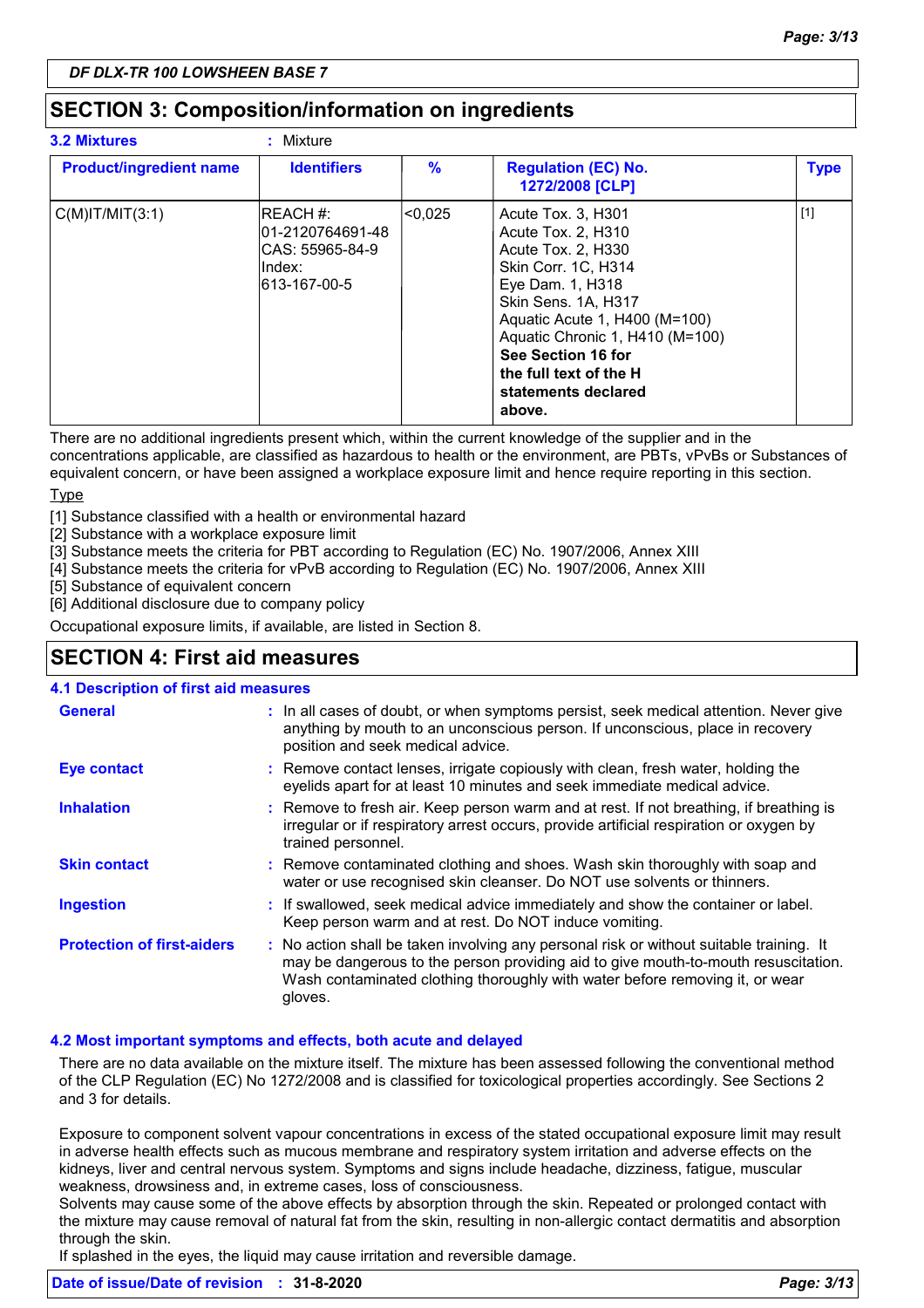### **SECTION 4: First aid measures**

Ingestion may cause nausea, diarrhea and vomiting.

This takes into account, where known, delayed and immediate effects and also chronic effects of components from short-term and long-term exposure by oral, inhalation and dermal routes of exposure and eye contact.

Contains C(M)IT/MIT(3:1), methylisothiazolinone. May produce an allergic reaction.

#### **4.3 Indication of any immediate medical attention and special treatment needed**

| <b>Notes to physician</b>  | : Treat symptomatically. Contact poison treatment specialist immediately if large<br>quantities have been ingested or inhaled. |
|----------------------------|--------------------------------------------------------------------------------------------------------------------------------|
| <b>Specific treatments</b> | : No specific treatment.                                                                                                       |

See toxicological information (Section 11)

| <b>SECTION 5: Firefighting measures</b>                  |                                                                                                                              |  |  |  |
|----------------------------------------------------------|------------------------------------------------------------------------------------------------------------------------------|--|--|--|
| 5.1 Extinguishing media                                  |                                                                                                                              |  |  |  |
| <b>Suitable extinguishing</b><br>media                   | : Recommended: alcohol-resistant foam, $CO2$ , powders, water spray.                                                         |  |  |  |
| <b>Unsuitable extinguishing</b><br>media                 | : Do not use water jet.                                                                                                      |  |  |  |
|                                                          | 5.2 Special hazards arising from the substance or mixture                                                                    |  |  |  |
| <b>Hazards from the</b><br>substance or mixture          | : Fire will produce dense black smoke. Exposure to decomposition products may<br>cause a health hazard.                      |  |  |  |
| <b>Hazardous combustion</b><br>products                  | : Decomposition products may include the following materials: carbon monoxide,<br>carbon dioxide, smoke, oxides of nitrogen. |  |  |  |
| <b>5.3 Advice for firefighters</b>                       |                                                                                                                              |  |  |  |
| <b>Special protective actions</b><br>for fire-fighters   | : Cool closed containers exposed to fire with water. Do not release runoff from fire to<br>drains or watercourses.           |  |  |  |
| <b>Special protective</b><br>equipment for fire-fighters | : Appropriate breathing apparatus may be required.                                                                           |  |  |  |

## **SECTION 6: Accidental release measures**

| 6.1 Personal precautions, protective equipment and emergency procedures |  |                                                                                                                                                                                                                                                                                    |  |
|-------------------------------------------------------------------------|--|------------------------------------------------------------------------------------------------------------------------------------------------------------------------------------------------------------------------------------------------------------------------------------|--|
| For non-emergency<br>personnel                                          |  | : Exclude sources of ignition and ventilate the area. Avoid breathing vapour or mist.<br>Refer to protective measures listed in sections 7 and 8.                                                                                                                                  |  |
| For emergency responders                                                |  | : If specialised clothing is required to deal with the spillage, take note of any<br>information in Section 8 on suitable and unsuitable materials. See also the<br>information in "For non-emergency personnel".                                                                  |  |
| <b>6.2 Environmental</b><br>precautions                                 |  | : Do not allow to enter drains or watercourses. If the product contaminates lakes,<br>rivers, or sewers, inform the appropriate authorities in accordance with local<br>regulations.                                                                                               |  |
| 6.3 Methods and material<br>for containment and<br>cleaning up          |  | : Contain and collect spillage with non-combustible, absorbent material e.g. sand,<br>earth, vermiculite or diatomaceous earth and place in container for disposal<br>according to local regulations (see Section 13). Preferably clean with a detergent.<br>Avoid using solvents. |  |
| 6.4 Reference to other<br><b>sections</b>                               |  | : See Section 1 for emergency contact information.<br>See Section 8 for information on appropriate personal protective equipment.<br>See Section 13 for additional waste treatment information.                                                                                    |  |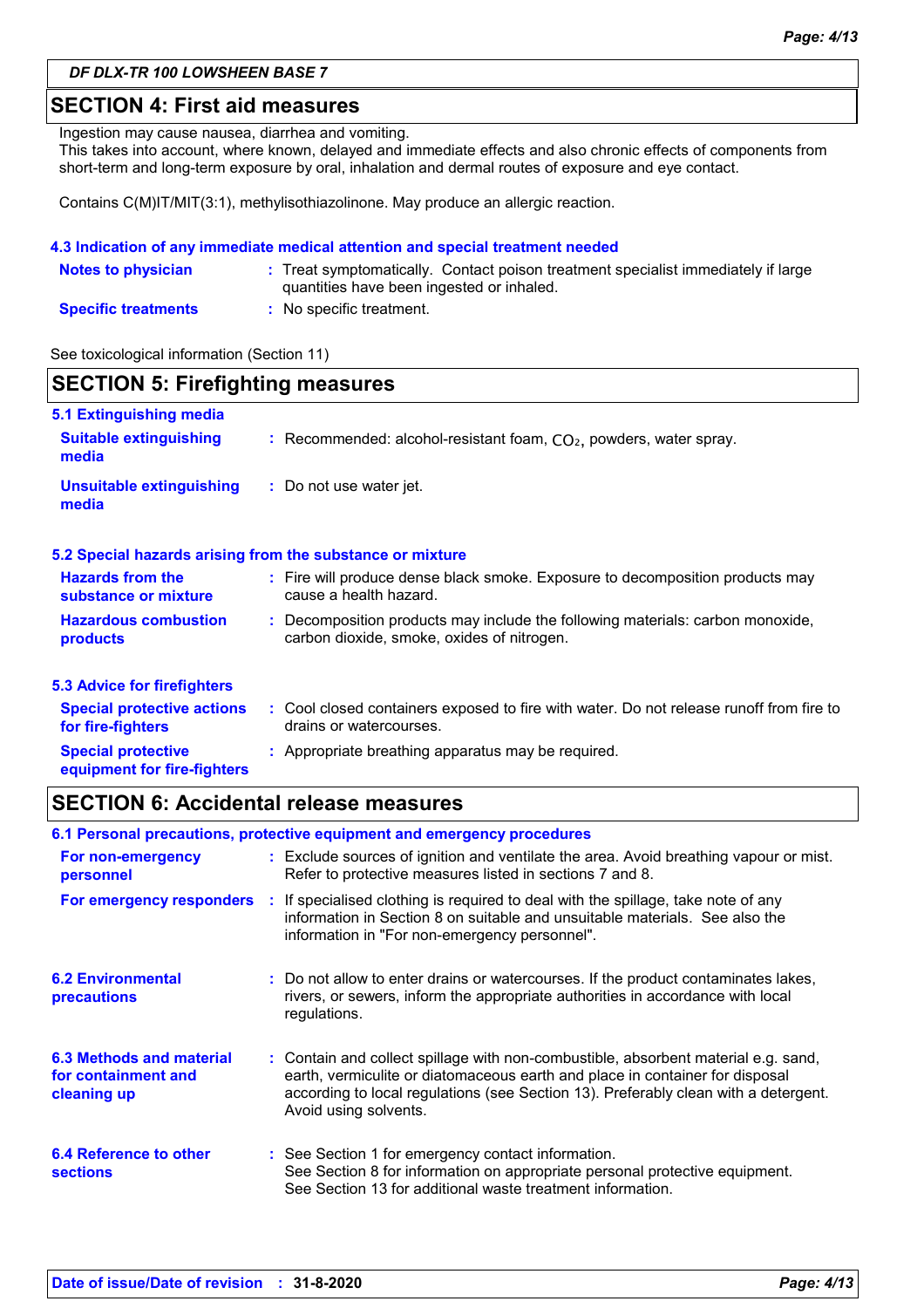## **SECTION 7: Handling and storage**

The information in this section contains generic advice and guidance. The list of Identified Uses in Section 1 should be consulted for any available use-specific information provided in the Exposure Scenario(s).

| <b>7.1 Precautions for safe</b><br>handling | : Prevent the creation of flammable or explosive concentrations of vapours in air and<br>avoid vapour concentrations higher than the occupational exposure limits.<br>In addition, the product should only be used in areas from which all naked lights and<br>other sources of ignition have been excluded. Electrical equipment should be<br>protected to the appropriate standard.<br>Mixture may charge electrostatically: always use earthing leads when transferring<br>from one container to another.<br>Operators should wear antistatic footwear and clothing and floors should be of the<br>conducting type.<br>Keep away from heat, sparks and flame. No sparking tools should be used.<br>Avoid contact with skin and eyes. Avoid the inhalation of dust, particulates, spray or<br>mist arising from the application of this mixture. Avoid inhalation of dust from<br>sanding.<br>Eating, drinking and smoking should be prohibited in areas where this material is<br>handled, stored and processed.<br>Put on appropriate personal protective equipment (see Section 8).<br>Never use pressure to empty. Container is not a pressure vessel.<br>Always keep in containers made from the same material as the original one.<br>Comply with the health and safety at work laws.<br>Do not allow to enter drains or watercourses.<br>Information on fire and explosion protection<br>Vapours are heavier than air and may spread along floors. Vapours may form<br>explosive mixtures with air. |
|---------------------------------------------|--------------------------------------------------------------------------------------------------------------------------------------------------------------------------------------------------------------------------------------------------------------------------------------------------------------------------------------------------------------------------------------------------------------------------------------------------------------------------------------------------------------------------------------------------------------------------------------------------------------------------------------------------------------------------------------------------------------------------------------------------------------------------------------------------------------------------------------------------------------------------------------------------------------------------------------------------------------------------------------------------------------------------------------------------------------------------------------------------------------------------------------------------------------------------------------------------------------------------------------------------------------------------------------------------------------------------------------------------------------------------------------------------------------------------------------------------------------------------------------------------------------|
|                                             | When operators, whether spraying or not, have to work inside the spray booth,<br>ventilation is unlikely to be sufficient to control particulates and solvent vapour in all                                                                                                                                                                                                                                                                                                                                                                                                                                                                                                                                                                                                                                                                                                                                                                                                                                                                                                                                                                                                                                                                                                                                                                                                                                                                                                                                  |

cases. In such circumstances they should wear a compressed air-fed respirator during the spraying process and until such time as the particulates and solvent vapour concentration has fallen below the exposure limits.

#### **7.2 Conditions for safe storage, including any incompatibilities**

Store in accordance with local regulations.

**Notes on joint storage**

Keep away from: oxidising agents, strong alkalis, strong acids.

#### **Additional information on storage conditions**

Observe label precautions. Store in a dry, cool and well-ventilated area. Keep away from heat and direct sunlight. Keep away from sources of ignition. No smoking. Prevent unauthorised access. Containers that have been opened must be carefully resealed and kept upright to prevent leakage.

#### **7.3 Specific end use(s)**

**Recommendations :**

: Not available.

**Industrial sector specific : solutions**

: Not available.

## **SECTION 8: Exposure controls/personal protection**

The information in this section contains generic advice and guidance. Information is provided based on typical anticipated uses of the product. Additional measures might be required for bulk handling or other uses that could significantly increase worker exposure or environmental releases.

#### **8.1 Control parameters**

#### **Occupational exposure limits**

No exposure limit value known.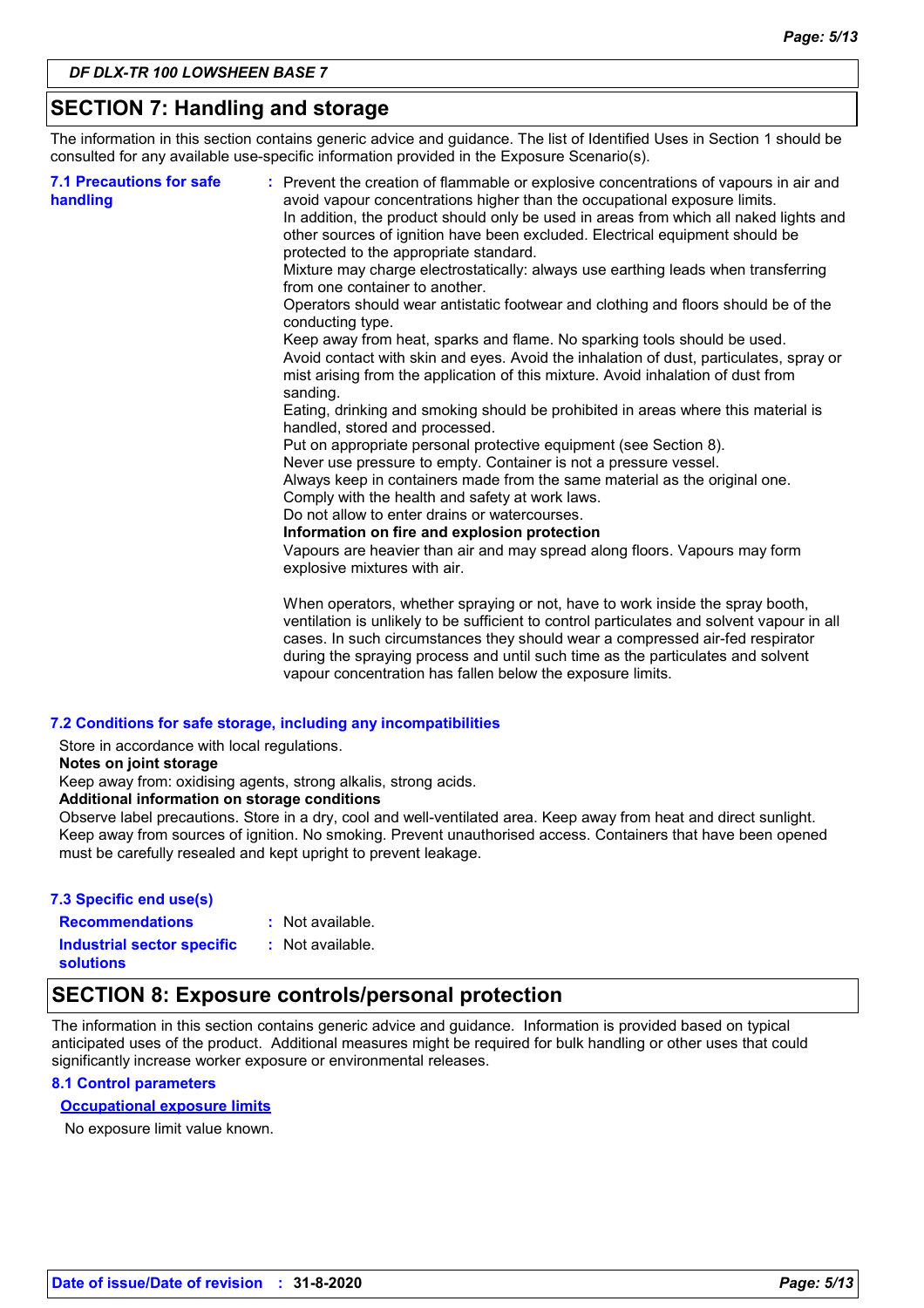## **SECTION 8: Exposure controls/personal protection**

| <b>Recommended monitoring</b><br>procedures       | : If this product contains ingredients with exposure limits, personal, workplace<br>atmosphere or biological monitoring may be required to determine the effectiveness<br>of the ventilation or other control measures and/or the necessity to use respiratory<br>protective equipment. Reference should be made to monitoring standards, such as<br>the following: European Standard EN 689 (Workplace atmospheres - Guidance for<br>the assessment of exposure by inhalation to chemical agents for comparison with<br>limit values and measurement strategy) European Standard EN 14042 (Workplace<br>atmospheres - Guide for the application and use of procedures for the assessment<br>of exposure to chemical and biological agents) European Standard EN 482<br>(Workplace atmospheres - General requirements for the performance of procedures<br>for the measurement of chemical agents) Reference to national guidance<br>documents for methods for the determination of hazardous substances will also be<br>required. |  |
|---------------------------------------------------|------------------------------------------------------------------------------------------------------------------------------------------------------------------------------------------------------------------------------------------------------------------------------------------------------------------------------------------------------------------------------------------------------------------------------------------------------------------------------------------------------------------------------------------------------------------------------------------------------------------------------------------------------------------------------------------------------------------------------------------------------------------------------------------------------------------------------------------------------------------------------------------------------------------------------------------------------------------------------------------------------------------------------------|--|
| <b>DNELS/DMELS</b>                                |                                                                                                                                                                                                                                                                                                                                                                                                                                                                                                                                                                                                                                                                                                                                                                                                                                                                                                                                                                                                                                    |  |
| No DNELs/DMELs available.                         |                                                                                                                                                                                                                                                                                                                                                                                                                                                                                                                                                                                                                                                                                                                                                                                                                                                                                                                                                                                                                                    |  |
| <b>PNECs</b>                                      |                                                                                                                                                                                                                                                                                                                                                                                                                                                                                                                                                                                                                                                                                                                                                                                                                                                                                                                                                                                                                                    |  |
| No PNECs available                                |                                                                                                                                                                                                                                                                                                                                                                                                                                                                                                                                                                                                                                                                                                                                                                                                                                                                                                                                                                                                                                    |  |
| <b>8.2 Exposure controls</b>                      |                                                                                                                                                                                                                                                                                                                                                                                                                                                                                                                                                                                                                                                                                                                                                                                                                                                                                                                                                                                                                                    |  |
| <b>Appropriate engineering</b><br><b>controls</b> | : Provide adequate ventilation. Where reasonably practicable, this should be<br>achieved by the use of local exhaust ventilation and good general extraction. If<br>these are not sufficient to maintain concentrations of particulates and solvent<br>vapours below the OEL, suitable respiratory protection must be worn.                                                                                                                                                                                                                                                                                                                                                                                                                                                                                                                                                                                                                                                                                                        |  |
| <b>Individual protection measures</b>             |                                                                                                                                                                                                                                                                                                                                                                                                                                                                                                                                                                                                                                                                                                                                                                                                                                                                                                                                                                                                                                    |  |
| <b>Hygiene measures</b>                           | : Wash hands, forearms and face thoroughly after handling chemical products, before<br>eating, smoking and using the lavatory and at the end of the working period.<br>Appropriate techniques should be used to remove potentially contaminated clothing.<br>Contaminated work clothing should not be allowed out of the workplace. Wash<br>contaminated clothing before reusing. Ensure that eyewash stations and safety<br>showers are close to the workstation location.                                                                                                                                                                                                                                                                                                                                                                                                                                                                                                                                                        |  |
| <b>Eye/face protection</b>                        | : Use safety eyewear designed to protect against splash of liquids.                                                                                                                                                                                                                                                                                                                                                                                                                                                                                                                                                                                                                                                                                                                                                                                                                                                                                                                                                                |  |
| <b>Skin protection</b>                            |                                                                                                                                                                                                                                                                                                                                                                                                                                                                                                                                                                                                                                                                                                                                                                                                                                                                                                                                                                                                                                    |  |
| <b>Hand protection</b>                            |                                                                                                                                                                                                                                                                                                                                                                                                                                                                                                                                                                                                                                                                                                                                                                                                                                                                                                                                                                                                                                    |  |
| <b>Gloves</b>                                     | : When prolonged or frequently repeated contact may occur, a glove with a protection<br>class of 6 (breakthrough time >480 minutes according to EN374) is recommended.<br>Recommended gloves: Viton $\otimes$ or Nitrile, thickness $\geq 0.38$ mm.<br>When only brief contact is expected, a glove with protection class of 2 or higher<br>(breakthrough time > 30 minutes according to EN374) is recommended.<br>Recommended gloves: Nitrile, thickness ≥ 0.12 mm.<br>Gloves should be replaced regularly and if there is any sign of damage to the glove<br>material.                                                                                                                                                                                                                                                                                                                                                                                                                                                           |  |
|                                                   | The performance or effectiveness of the glove may be reduced by physical/chemical<br>damage and poor maintenance.                                                                                                                                                                                                                                                                                                                                                                                                                                                                                                                                                                                                                                                                                                                                                                                                                                                                                                                  |  |
| <b>Body protection</b>                            | : Personnel should wear antistatic clothing made of natural fibres or of high-<br>temperature-resistant synthetic fibres.                                                                                                                                                                                                                                                                                                                                                                                                                                                                                                                                                                                                                                                                                                                                                                                                                                                                                                          |  |
| <b>Other skin protection</b>                      | : Appropriate footwear and any additional skin protection measures should be<br>selected based on the task being performed and the risks involved and should be<br>approved by a specialist before handling this product.                                                                                                                                                                                                                                                                                                                                                                                                                                                                                                                                                                                                                                                                                                                                                                                                          |  |
| <b>Respiratory protection</b>                     | : If workers are exposed to concentrations above the exposure limit, they must use<br>appropriate, certified respirators.                                                                                                                                                                                                                                                                                                                                                                                                                                                                                                                                                                                                                                                                                                                                                                                                                                                                                                          |  |
|                                                   | OLD LEAD-BASED PAINTS:                                                                                                                                                                                                                                                                                                                                                                                                                                                                                                                                                                                                                                                                                                                                                                                                                                                                                                                                                                                                             |  |
|                                                   | When surfaces are to be prepared for painting, account should be taken of the age<br>of the property and the possibility that lead-pigmented paint might be present. There<br>is a possibility that ingestion or inhalation of scrapings or dust arising from the<br>preparation work could cause health effects. As a working rule you should assume<br>that this will be the case if the age of the property is pre 1960.                                                                                                                                                                                                                                                                                                                                                                                                                                                                                                                                                                                                        |  |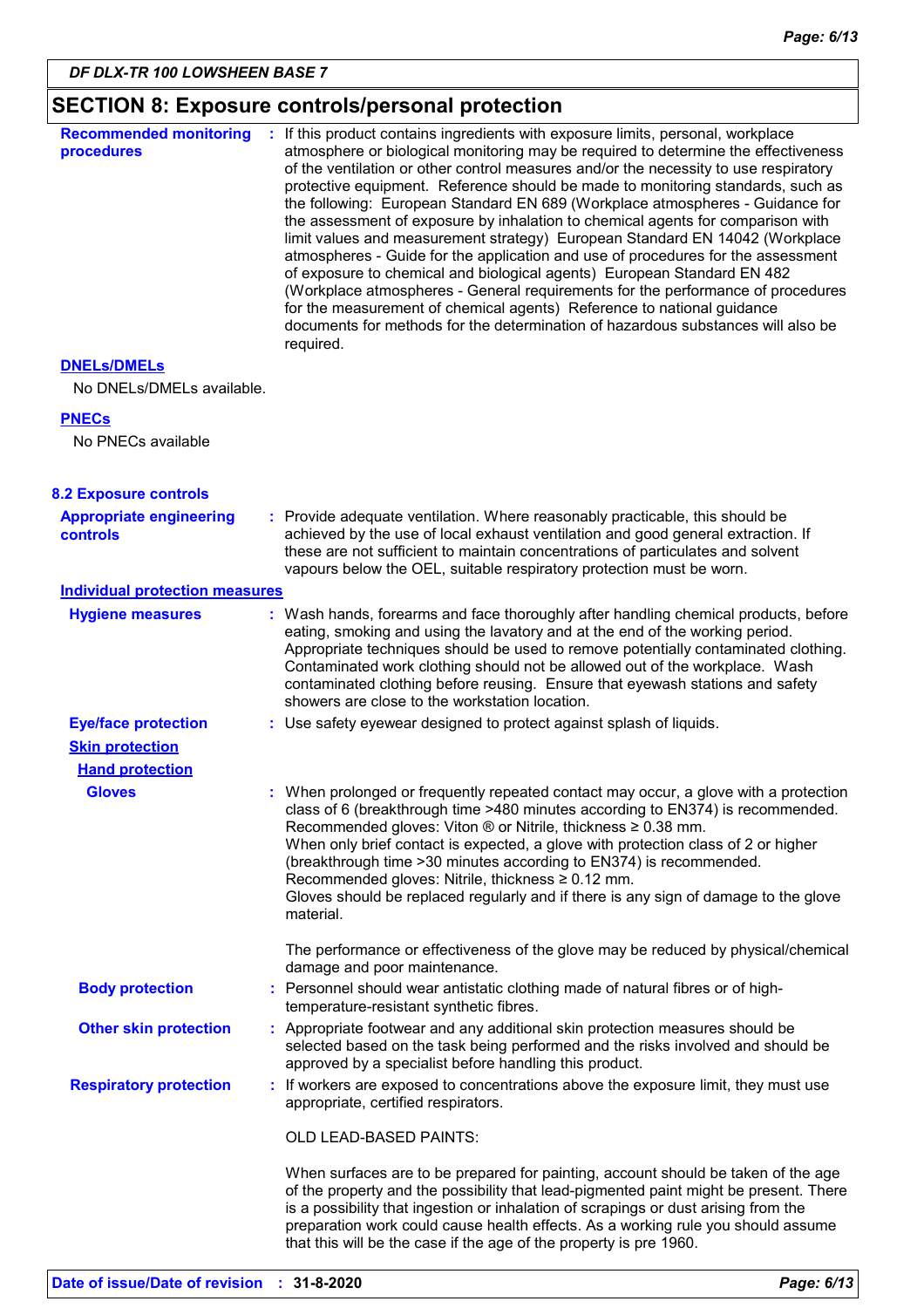## **SECTION 8: Exposure controls/personal protection**

|                                                  | Where possible wet sanding or chemical stripping methods should be used with<br>surfaces of this type to avoid the creation of dust. When dry sanding cannot be<br>avoided, and effective local exhaust ventilation is not available, it is recommended<br>that a dust respirator is worn, that is approved for use with lead dusts, and its type<br>selected on the basis of the COSHH assessment, taking into account the<br>Workplace Exposure Limit for lead in air. Furthermore, steps should be taken to<br>ensure containment of the dusts created, and that all practicable measures are<br>taken to clean up thoroughly all deposits of dusts in and around the affected area. |
|--------------------------------------------------|-----------------------------------------------------------------------------------------------------------------------------------------------------------------------------------------------------------------------------------------------------------------------------------------------------------------------------------------------------------------------------------------------------------------------------------------------------------------------------------------------------------------------------------------------------------------------------------------------------------------------------------------------------------------------------------------|
|                                                  | Respiratory protection in case of dust or spray mist formation. (particle filter EN143<br>type P2) Respiratory protection in case of vapour formation. (half mask with<br>combination filter A2-P2 til concentrations of 0,5 Vol%.)                                                                                                                                                                                                                                                                                                                                                                                                                                                     |
|                                                  | The current Control of Lead at Work Regulations approved code of practice should<br>be consulted for advice on protective clothing and personal hygiene precautions.<br>Care should also be taken to exclude visitors, members of the household and<br>especially children from the affected area, during the actual work and the<br>subsequent clean up operations. All scrapings, dust, etc. should be disposed of by<br>the professional painting contractor as Hazardous Waste.                                                                                                                                                                                                     |
|                                                  | Extra precautions will also need to be taken when burning off old lead-based paints<br>because fumes containing lead will be produced. It is recommended that a<br>respirator, approved for use with particulate fumes of lead is selected on the basis<br>of the COSHH assessment, taking into account the Workplace Exposure Limit for<br>lead in air. Similar precautions to those given above about sanding should be taken<br>with reference to protective clothing, disposal of scrapings and dusts, and exclusion<br>of other personnel and especially children from the building during actual work and<br>the subsequent clean up operations.                                  |
|                                                  | Avoid the inhalation of dust. Wear suitable face mask if dry sanding. Special<br>precautions should be taken during surface preparation of pre-1960s paint surfaces<br>over wood and metal as they may contain harmful lead.                                                                                                                                                                                                                                                                                                                                                                                                                                                            |
| <b>Environmental exposure</b><br><b>controls</b> | : Do not allow to enter drains or watercourses.                                                                                                                                                                                                                                                                                                                                                                                                                                                                                                                                                                                                                                         |

| <b>SECTION 9: Physical and chemical properties</b> |  |
|----------------------------------------------------|--|
|----------------------------------------------------|--|

| 9.1. Information on basic physical and chemical properties        |  |                                                          |
|-------------------------------------------------------------------|--|----------------------------------------------------------|
| <b>Appearance</b>                                                 |  |                                                          |
| <b>Physical state</b>                                             |  | : Liquid.                                                |
| <b>Colour</b>                                                     |  | : Various: See label.                                    |
| <b>Odour</b>                                                      |  | : Not available.                                         |
| <b>Odour threshold</b>                                            |  | $:$ Not available.                                       |
| рH                                                                |  | : 8,6                                                    |
| <b>Melting point/freezing point</b>                               |  | $:$ Not available.                                       |
| Initial boiling point and boiling<br>range                        |  | $: 100^{\circ}$ C                                        |
| <b>Flash point</b>                                                |  | : Not applicable.                                        |
| <b>Evaporation rate</b>                                           |  | : Not available.                                         |
| <b>Upper/lower flammability or</b><br>explosive limits            |  | : Not available.                                         |
| <b>Vapour pressure</b>                                            |  | $:$ Not available.                                       |
| <b>Vapour density</b>                                             |  | $:$ Not available.                                       |
| <b>Relative density</b>                                           |  | : 1,289                                                  |
| <b>Solubility(ies)</b>                                            |  | : Easily soluble in the following materials: cold water. |
| <b>Partition coefficient: n-octanol/: Not available.</b><br>water |  |                                                          |
| <b>Auto-ignition temperature</b>                                  |  | $:$ Not available.                                       |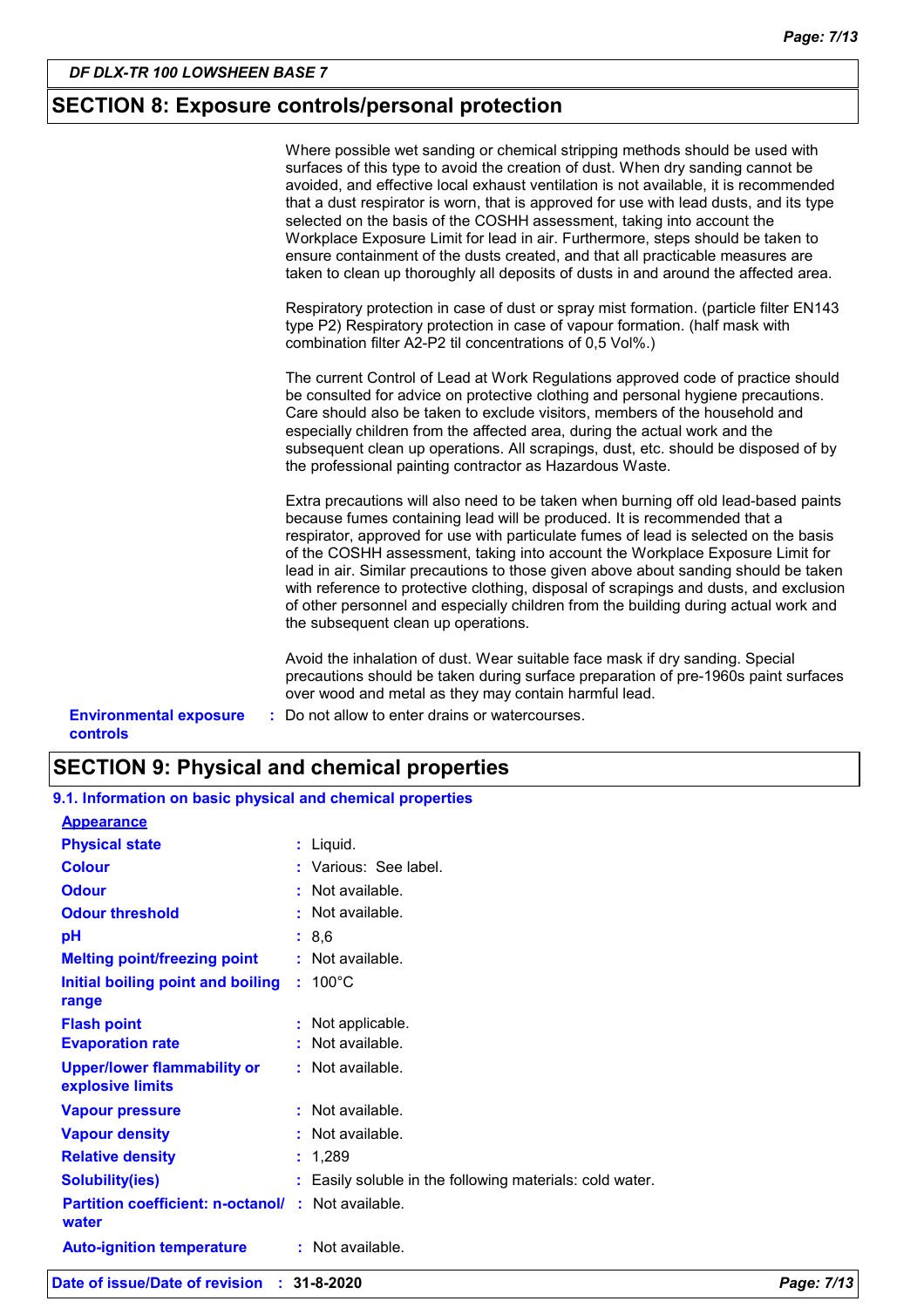## **SECTION 9: Physical and chemical properties**

| <b>Decomposition temperature</b> | : Not available.                                           |
|----------------------------------|------------------------------------------------------------|
| <b>Viscosity</b>                 | : Kinematic (room temperature): $12,41$ cm <sup>2</sup> /s |
| <b>Explosive properties</b>      | : Not available.                                           |
| <b>Oxidising properties</b>      | $:$ Not available.                                         |
| 9.2. Other information           |                                                            |
| <b>Solubility in water</b>       | : Not available.                                           |

| <b>SECTION 10: Stability and reactivity</b>       |                                                                                                                                     |  |  |
|---------------------------------------------------|-------------------------------------------------------------------------------------------------------------------------------------|--|--|
| <b>10.1 Reactivity</b>                            | : No specific test data related to reactivity available for this product or its ingredients.                                        |  |  |
| <b>10.2 Chemical stability</b>                    | : Stable under recommended storage and handling conditions (see Section 7).                                                         |  |  |
| <b>10.3 Possibility of</b><br>hazardous reactions | : Under normal conditions of storage and use, hazardous reactions will not occur.                                                   |  |  |
| <b>10.4 Conditions to avoid</b>                   | : When exposed to high temperatures may produce hazardous decomposition<br>products.                                                |  |  |
| 10.5 Incompatible materials                       | : Keep away from the following materials to prevent strong exothermic reactions:<br>oxidising agents, strong alkalis, strong acids. |  |  |
| <b>10.6 Hazardous</b><br>decomposition products   | : Decomposition products may include the following materials: carbon monoxide,<br>carbon dioxide, smoke, oxides of nitrogen.        |  |  |

## **SECTION 11: Toxicological information**

#### **11.1 Information on toxicological effects**

There are no data available on the mixture itself. The mixture has been assessed following the conventional method of the CLP Regulation (EC) No 1272/2008 and is classified for toxicological properties accordingly. See Sections 2 and 3 for details.

Exposure to component solvent vapour concentrations in excess of the stated occupational exposure limit may result in adverse health effects such as mucous membrane and respiratory system irritation and adverse effects on the kidneys, liver and central nervous system. Symptoms and signs include headache, dizziness, fatigue, muscular weakness, drowsiness and, in extreme cases, loss of consciousness.

Solvents may cause some of the above effects by absorption through the skin. Repeated or prolonged contact with the mixture may cause removal of natural fat from the skin, resulting in non-allergic contact dermatitis and absorption through the skin.

If splashed in the eyes, the liquid may cause irritation and reversible damage.

Ingestion may cause nausea, diarrhea and vomiting.

This takes into account, where known, delayed and immediate effects and also chronic effects of components from short-term and long-term exposure by oral, inhalation and dermal routes of exposure and eye contact.

Contains C(M)IT/MIT(3:1), methylisothiazolinone. May produce an allergic reaction.

#### **Acute toxicity**

**Conclusion/Summary :** Not available.

#### **Acute toxicity estimates**

Not available.

#### **Irritation/Corrosion**

| <b>Product/ingredient name</b>                    | <b>Result</b>          | <b>Species</b> | <b>Score</b>             | <b>Exposure</b> | <b>Observation</b> |
|---------------------------------------------------|------------------------|----------------|--------------------------|-----------------|--------------------|
| $C(M)$ IT/MIT $(3:1)$                             | Skin - Severe irritant | Human          | $\overline{\phantom{0}}$ | $ 0.01$ Percent |                    |
| <b>Conclusion/Summary</b><br><b>Sensitisation</b> | : Not available.       |                |                          |                 |                    |
| <b>Conclusion/Summary</b>                         | : Not available.       |                |                          |                 |                    |
| <b>Mutagenicity</b>                               |                        |                |                          |                 |                    |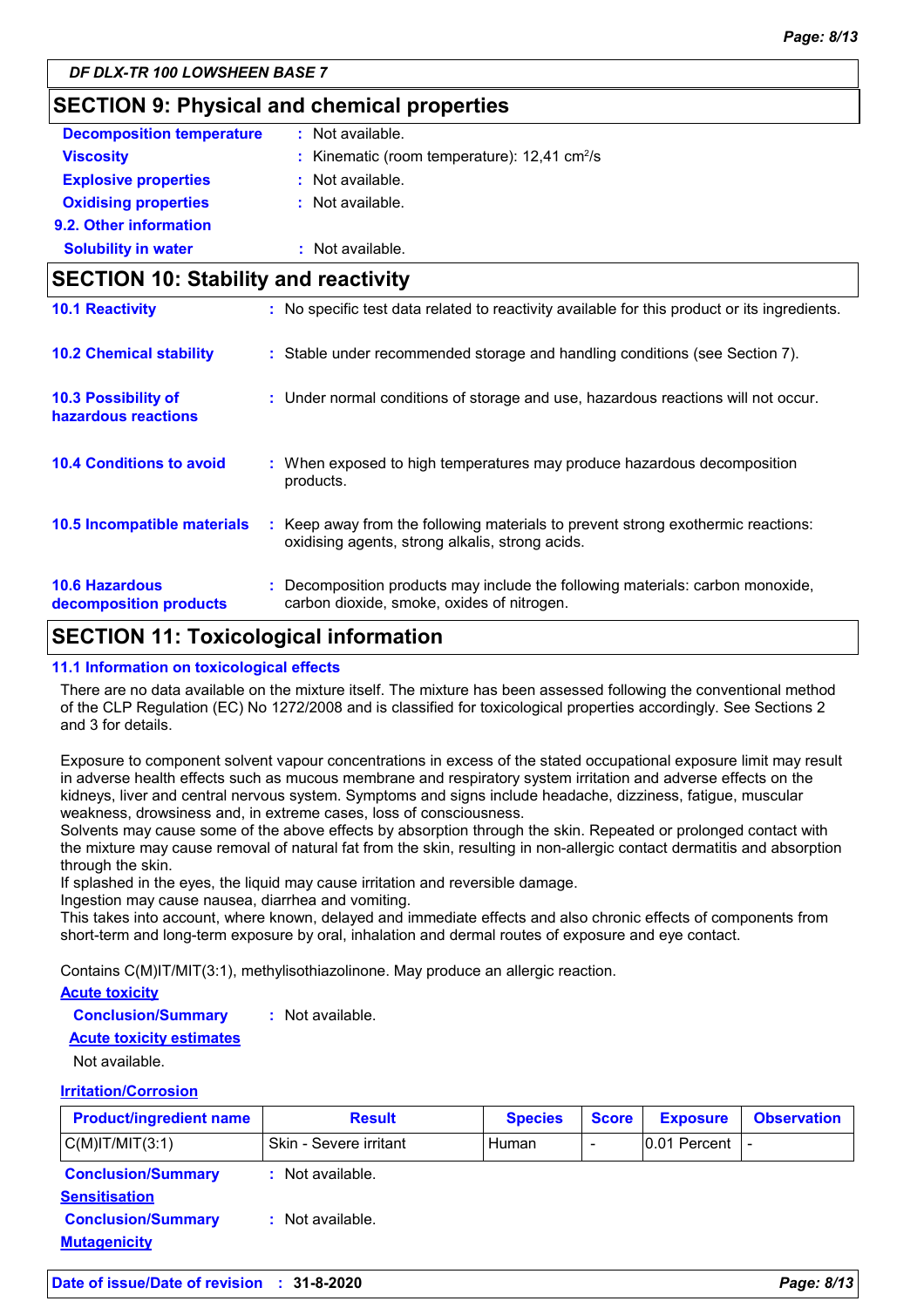## **SECTION 11: Toxicological information**

| <b>Conclusion/Summary</b>                                                   | : Not available. |
|-----------------------------------------------------------------------------|------------------|
| <b>Carcinogenicity</b>                                                      |                  |
| <b>Conclusion/Summary</b>                                                   | : Not available. |
| <b>Reproductive toxicity</b>                                                |                  |
| <b>Conclusion/Summary</b>                                                   | : Not available. |
| <b>Teratogenicity</b>                                                       |                  |
| <b>Conclusion/Summary</b>                                                   | : Not available. |
| <b>Specific target organ toxicity (single exposure)</b>                     |                  |
| Not available.                                                              |                  |
| <b>Specific target organ toxicity (repeated exposure)</b><br>Not available. |                  |
| <b>Aspiration hazard</b><br>Not available.                                  |                  |

#### **Other information :** : Not available.

## **SECTION 12: Ecological information**

#### **12.1 Toxicity**

There are no data available on the mixture itself. Do not allow to enter drains or watercourses.

The mixture has been assessed following the summation method of the CLP Regulation (EC) No 1272/2008 and is classified for eco-toxicological properties accordingly. See Sections 2 and 3 for details.

**Conclusion/Summary :** Not available.

#### **12.2 Persistence and degradability**

**Conclusion/Summary :** Not available.

#### **12.3 Bioaccumulative potential**

Not available.

| <b>12.4 Mobility in soil</b>                            |                  |  |
|---------------------------------------------------------|------------------|--|
| <b>Soil/water partition</b><br><b>coefficient (Koc)</b> | : Not available. |  |
| <b>Mobility</b>                                         | : Not available. |  |

#### **12.5 Results of PBT and vPvB assessment**

| : Not applicable. |
|-------------------|
|                   |

#### **vPvB :** Not applicable.

**12.6 Other adverse effects** : No known significant effects or critical hazards.

#### **SECTION 13: Disposal considerations**

The information in this section contains generic advice and guidance. The list of Identified Uses in Section 1 should be consulted for any available use-specific information provided in the Exposure Scenario(s).

#### **13.1 Waste treatment methods**

**Product**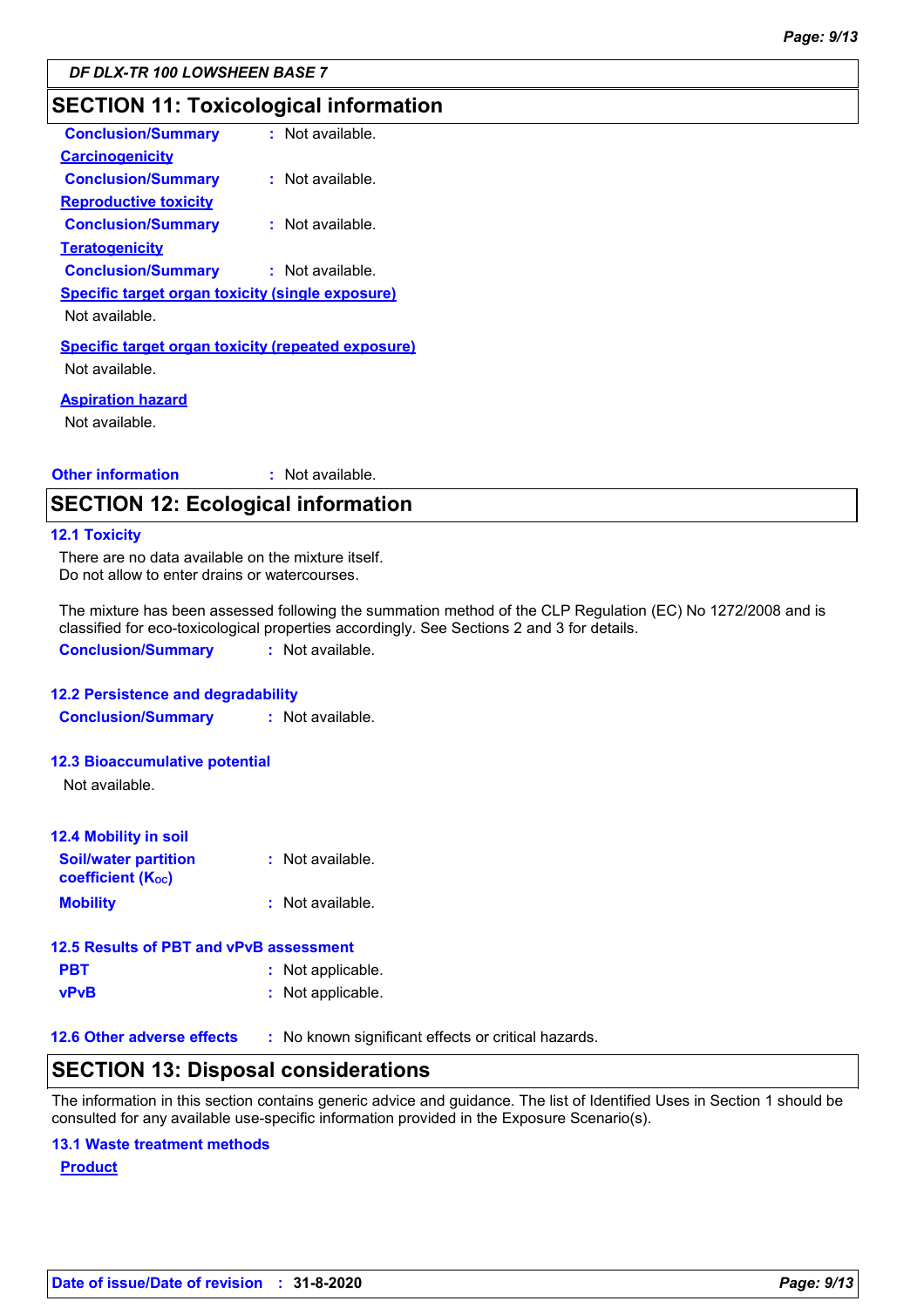## **SECTION 13: Disposal considerations**

| <b>Methods of disposal</b>     | : The generation of waste should be avoided or minimised wherever possible.<br>Disposal of this product, solutions and any by-products should at all times comply<br>with the requirements of environmental protection and waste disposal legislation<br>and any regional local authority requirements. Dispose of surplus and non-<br>recyclable products via a licensed waste disposal contractor. Waste should not be<br>disposed of untreated to the sewer unless fully compliant with the requirements of<br>all authorities with jurisdiction. |  |  |
|--------------------------------|------------------------------------------------------------------------------------------------------------------------------------------------------------------------------------------------------------------------------------------------------------------------------------------------------------------------------------------------------------------------------------------------------------------------------------------------------------------------------------------------------------------------------------------------------|--|--|
| <b>Hazardous waste</b>         | : The classification of the product may meet the criteria for a hazardous waste.                                                                                                                                                                                                                                                                                                                                                                                                                                                                     |  |  |
| <b>Disposal considerations</b> | Do not allow to enter drains or watercourses.<br>Dispose of according to all federal, state and local applicable regulations.<br>If this product is mixed with other wastes, the original waste product code may no<br>longer apply and the appropriate code should be assigned.<br>For further information, contact your local waste authority.                                                                                                                                                                                                     |  |  |
| <b>Packaging</b>               |                                                                                                                                                                                                                                                                                                                                                                                                                                                                                                                                                      |  |  |
| <b>Methods of disposal</b>     | : The generation of waste should be avoided or minimised wherever possible. Waste<br>packaging should be recycled. Incineration or landfill should only be considered<br>when recycling is not feasible.                                                                                                                                                                                                                                                                                                                                             |  |  |
| <b>Disposal considerations</b> | Using information provided in this safety data sheet, advice should be obtained from<br>the relevant waste authority on the classification of empty containers.<br>Empty containers must be scrapped or reconditioned.<br>Dispose of containers contaminated by the product in accordance with local or<br>national legal provisions.                                                                                                                                                                                                                |  |  |
| <b>Type of packaging</b>       | European waste catalogue (EWC)                                                                                                                                                                                                                                                                                                                                                                                                                                                                                                                       |  |  |
| <b>CEPE Paint Guidelines</b>   | 15 01 10*<br>packaging containing residues of or contaminated by<br>hazardous substances                                                                                                                                                                                                                                                                                                                                                                                                                                                             |  |  |
| <b>Special precautions</b>     | : This material and its container must be disposed of in a safe way. Care should be<br>taken when handling emptied containers that have not been cleaned or rinsed out.<br>Empty containers or liners may retain some product residues. Avoid dispersal of<br>spilt material and runoff and contact with soil, waterways, drains and sewers.                                                                                                                                                                                                         |  |  |

## **SECTION 14: Transport information**

## **Information pertaining to IATA and ADN is considered not relevant since the material is not packaged in the correct approved packaging required of these methods of transport.**

|                                                                    | <b>ADR</b>      | <b>IMDG</b>     |
|--------------------------------------------------------------------|-----------------|-----------------|
| 14.1 UN number                                                     | Not regulated.  | Not regulated.  |
| 14.2 UN proper<br>shipping name                                    | Not applicable. | Not applicable. |
| <b>14.3 Transport</b><br>hazard class(es)<br><b>Class</b>          | Not applicable. | Not applicable. |
| <b>Subsidiary class</b>                                            |                 |                 |
| <b>14.4 Packing group</b>                                          | Not applicable. | Not applicable. |
| 14.5<br><b>Environmental</b><br>hazards<br><b>Marine pollutant</b> | No.             | No.             |
| <b>Marine pollutant</b><br><b>substances</b>                       |                 | Not available.  |
|                                                                    |                 |                 |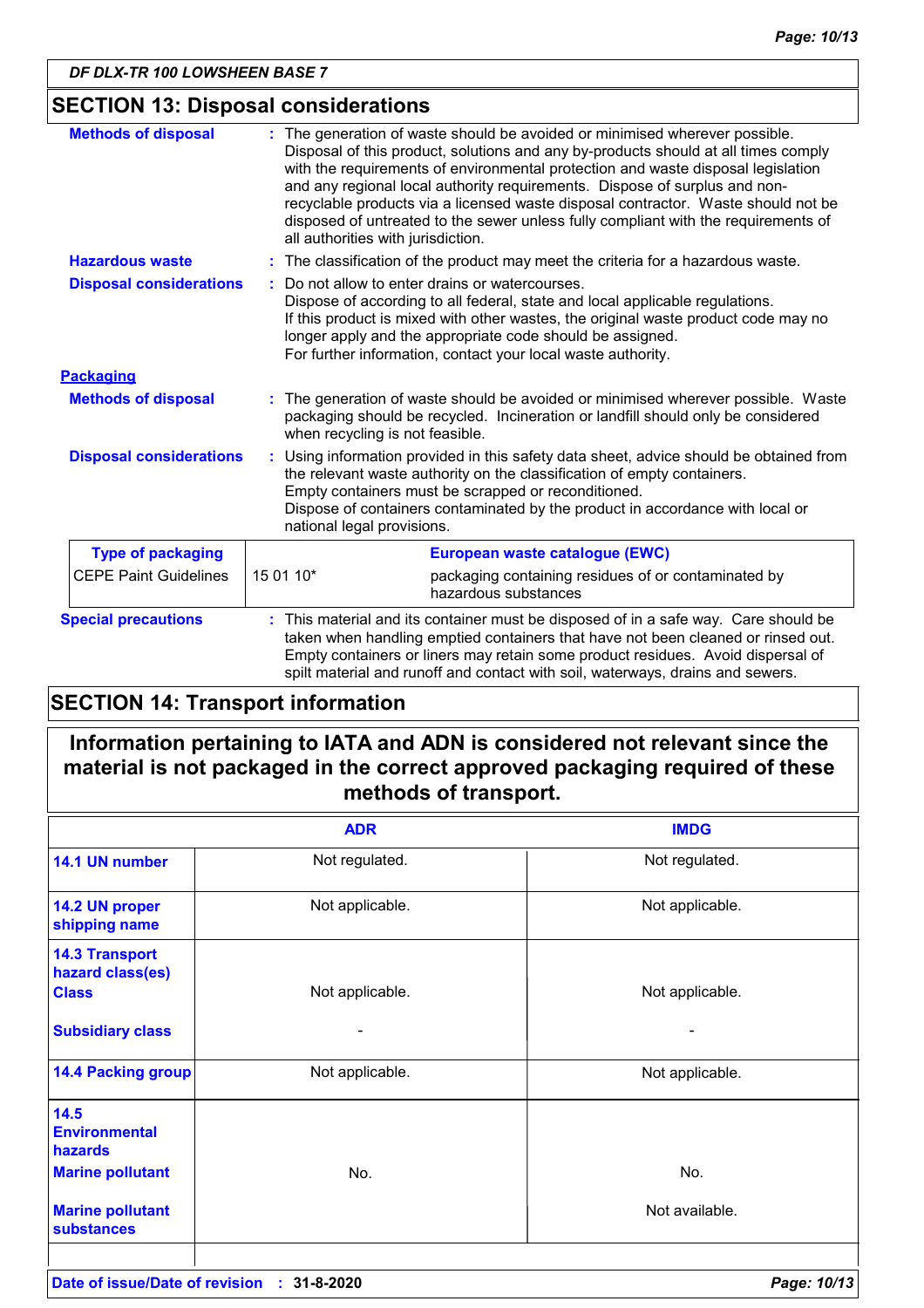## **Information pertaining to IATA and ADN is considered not relevant since the material is not packaged in the correct approved packaging required of these methods of transport.**

| <b>14.6 Special</b><br>Transport within user's premises: always<br>precautions for<br>transport in closed containers that are upright<br>and secure. Ensure that persons transporting<br>user<br>the product know what to do in the event of an<br>accident or spillage.<br><b>HI/Kemler number</b><br>Not available.<br>Not applicable.<br><b>Emergency</b><br>schedules (EmS)<br><b>14.7 Transport in bulk</b><br>: Not applicable.<br>according to Annex II of<br><b>MARPOL and the IBC Code</b><br><b>Additional</b><br><b>information</b> |  |  |  |  |  |
|------------------------------------------------------------------------------------------------------------------------------------------------------------------------------------------------------------------------------------------------------------------------------------------------------------------------------------------------------------------------------------------------------------------------------------------------------------------------------------------------------------------------------------------------|--|--|--|--|--|
|                                                                                                                                                                                                                                                                                                                                                                                                                                                                                                                                                |  |  |  |  |  |
|                                                                                                                                                                                                                                                                                                                                                                                                                                                                                                                                                |  |  |  |  |  |
|                                                                                                                                                                                                                                                                                                                                                                                                                                                                                                                                                |  |  |  |  |  |
|                                                                                                                                                                                                                                                                                                                                                                                                                                                                                                                                                |  |  |  |  |  |
|                                                                                                                                                                                                                                                                                                                                                                                                                                                                                                                                                |  |  |  |  |  |

## **SECTION 15: Regulatory information**

### **15.1 Safety, health and environmental regulations/legislation specific for the substance or mixture EU Regulation (EC) No. 1907/2006 (REACH)**

#### **Annex XIV - List of substances subject to authorisation**

#### **Annex XIV**

None of the components are listed, or the component present is below its threshold.

#### **Substances of very high concern**

None of the components are listed, or the component present is below its threshold.

**Annex XVII - Restrictions :** Not applicable.

**on the manufacture, placing on the market and use of certain dangerous substances, mixtures and articles**

#### **Other EU regulations**

**VOC for Ready-for-Use Mixture :** Not applicable.

#### **Ozone depleting substances (1005/2009/EU)**

Not listed.

**Prior Informed Consent (PIC) (649/2012/EU)** Not listed.

## **Seveso Directive**

This product is not controlled under the Seveso Directive.

#### **International regulations**

**Chemical Weapon Convention List Schedules I, II & III Chemicals** Not listed.

**Montreal Protocol (Annexes A, B, C, E)** Not listed.

**Stockholm Convention on Persistent Organic Pollutants** Not listed.

**Rotterdam Convention on Prior Informed Consent (PIC)**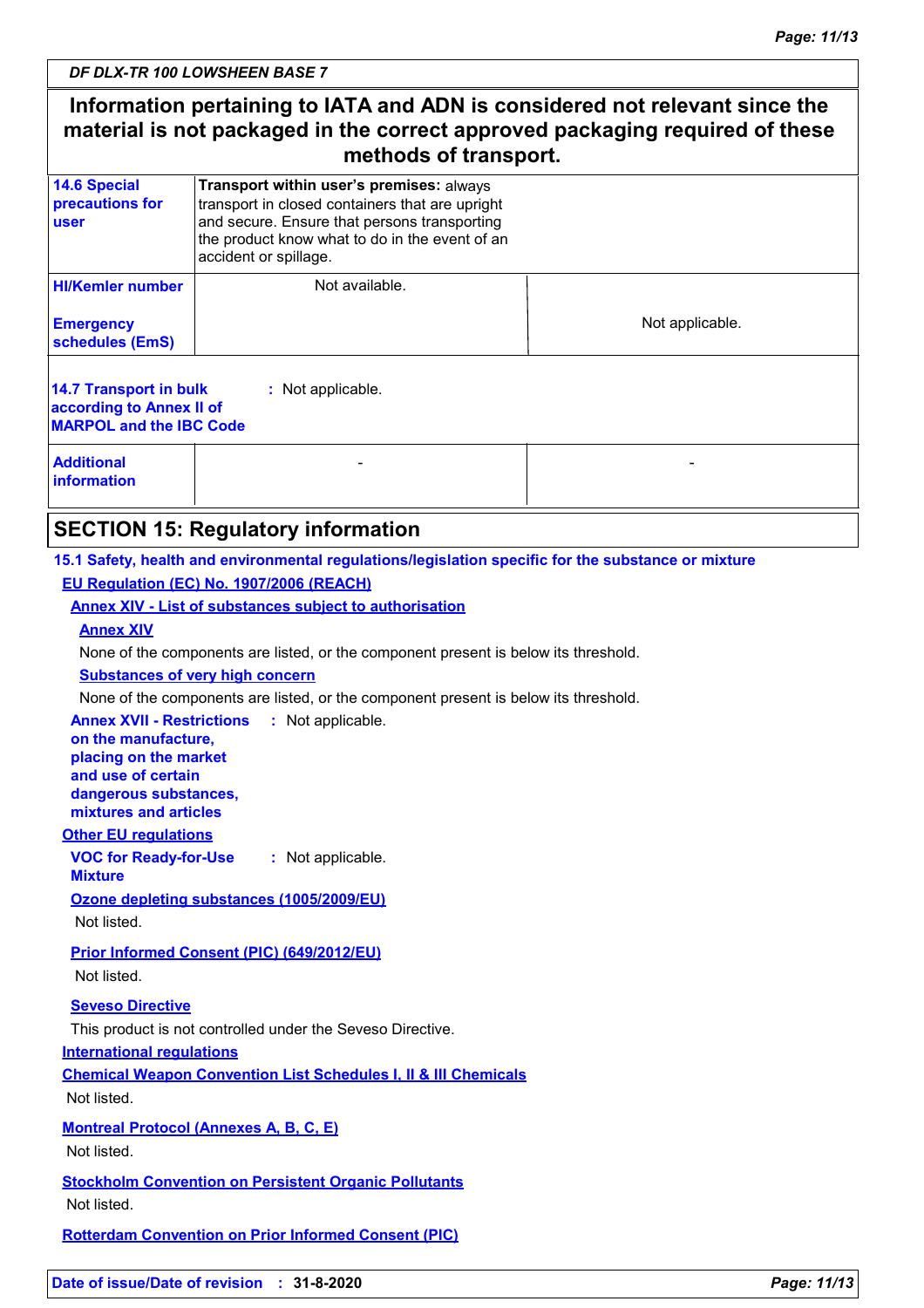## **SECTION 15: Regulatory information**

Not listed.

## **UNECE Aarhus Protocol on POPs and Heavy Metals**

Not listed.

## **15.2 Chemical safety**

**:** No Chemical Safety Assessment has been carried out.

**assessment**

## **SECTION 16: Other information**

**CEPE code :** 1

 $\nabla$  Indicates information that has changed from previously issued version.

|  | <b>Abbreviations and acronyms : ATE = Acute Toxicity Estimate</b><br>CLP = Classification, Labelling and Packaging Regulation [Regulation (EC) No.<br>1272/2008]<br>DMEL = Derived Minimal Effect Level<br>DNEL = Derived No Effect Level<br>EUH statement = CLP-specific Hazard statement<br>PBT = Persistent, Bioaccumulative and Toxic<br><b>PNEC</b> = Predicted No Effect Concentration |
|--|----------------------------------------------------------------------------------------------------------------------------------------------------------------------------------------------------------------------------------------------------------------------------------------------------------------------------------------------------------------------------------------------|
|  | <b>RRN = REACH Registration Number</b><br>vPvB = Very Persistent and Very Bioaccumulative                                                                                                                                                                                                                                                                                                    |

#### **Procedure used to derive the classification according to Regulation (EC) No. 1272/2008 [CLP/GHS]**

| <b>Classification</b>   | Justification      |
|-------------------------|--------------------|
| Skin Sens. 1, H317      | Calculation method |
| Aquatic Chronic 3, H412 | Calculation method |

#### **Full text of abbreviated H statements**

| H301 | Toxic if swallowed.                                   |
|------|-------------------------------------------------------|
| H310 | Fatal in contact with skin.                           |
| H314 | Causes severe skin burns and eye damage.              |
| H317 | May cause an allergic skin reaction.                  |
| H318 | Causes serious eye damage.                            |
| H330 | Fatal if inhaled.                                     |
| H400 | Very toxic to aquatic life.                           |
| H410 | Very toxic to aquatic life with long lasting effects. |
| H412 | Harmful to aquatic life with long lasting effects.    |
|      |                                                       |

#### **Full text of classifications [CLP/GHS]**

| Acute Tox. 2, H310                           | ACUTE TOXICITY (dermal) - Category 2            |
|----------------------------------------------|-------------------------------------------------|
| Acute Tox. 2, H330                           | <b>ACUTE TOXICITY (inhalation) - Category 2</b> |
| Acute Tox. 3, H301                           | ACUTE TOXICITY (oral) - Category 3              |
| Aquatic Acute 1, H400                        | SHORT-TERM (ACUTE) AQUATIC HAZARD - Category 1  |
| Aquatic Chronic 1, H410                      | LONG-TERM (CHRONIC) AQUATIC HAZARD - Category 1 |
| Aquatic Chronic 3, H412                      | LONG-TERM (CHRONIC) AQUATIC HAZARD - Category 3 |
| Eye Dam. 1, H318                             | SERIOUS EYE DAMAGE/EYE IRRITATION - Category 1  |
| Skin Corr. 1C, H314                          | SKIN CORROSION/IRRITATION - Category 1C         |
| Skin Sens. 1, H317                           | SKIN SENSITISATION - Category 1                 |
| Skin Sens. 1A, H317                          | SKIN SENSITISATION - Category 1A                |
| Dato of printing<br>$\cdot$ 1.0.2020 $\cdot$ |                                                 |

| <b>Date of printing</b>            | $: 1 - 9 - 2020$  |
|------------------------------------|-------------------|
| Date of issue/ Date of<br>revision | $: 31 - 8 - 2020$ |
| Date of previous issue             | $: 26 - 8 - 2020$ |
| <b>Version</b>                     | : 6.01            |
| <b>Notice to reader</b>            |                   |